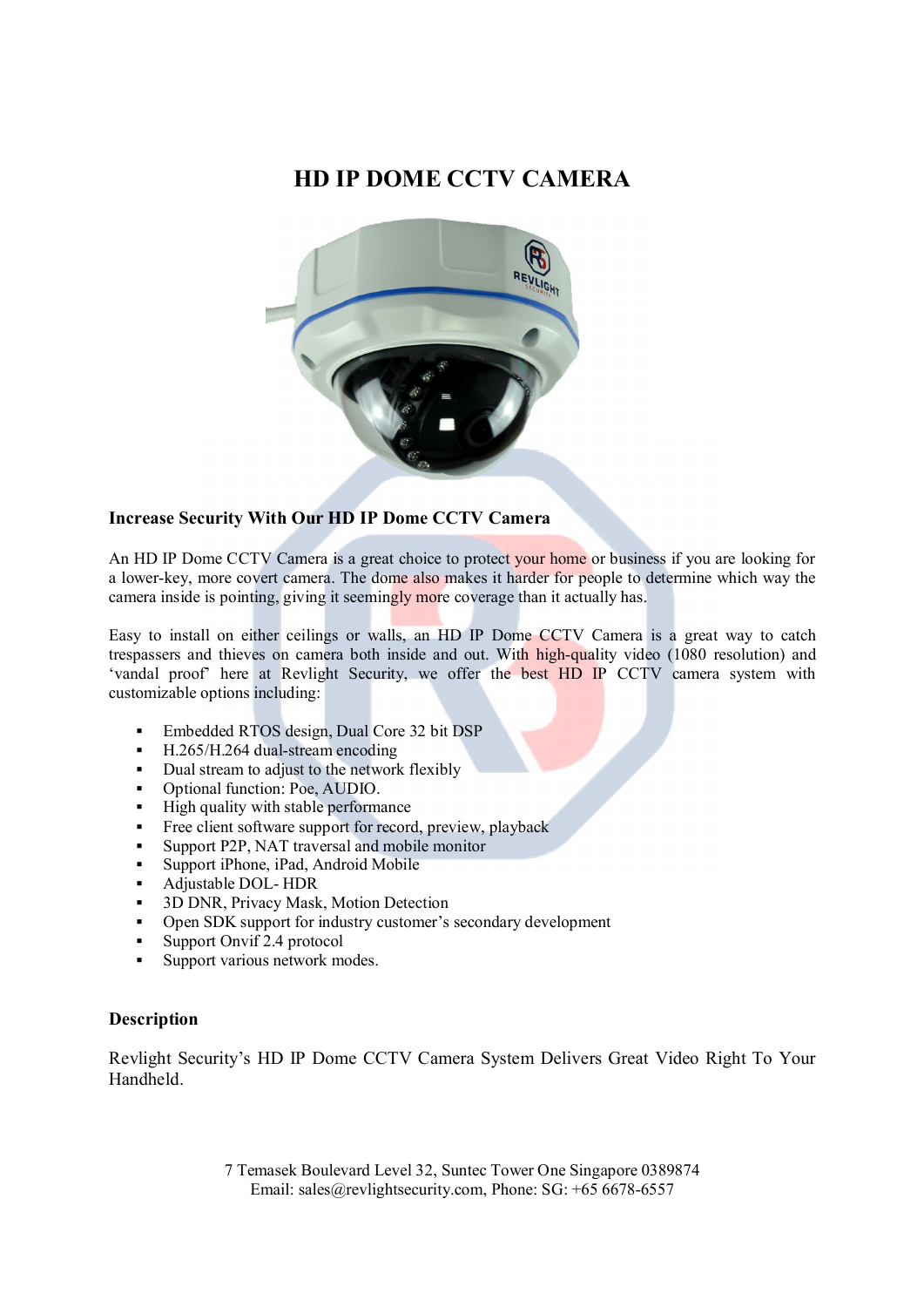Our HD IP Dome CCTV Camera, when paired with a Network Video Recorder (NVR), give you, the user, optimal functionality. Whether you run security for a large corporation or just want to protect your home, with an NVR you can remain on the move while being able to see what is happening at home base. Download the user-friendly app and tap into your camera system from anywhere at any time.

| <b>Model</b>                             | WIPS20-AF15                                                                   |
|------------------------------------------|-------------------------------------------------------------------------------|
| Sensor/DSP                               | 1/2.8", 2.0 Mega-Pixel CMOS IMX307/HISILICON Hi3516E                          |
| Day/Night                                | <b>ICR</b>                                                                    |
| <b>Min.Illumination</b>                  | Low LUX: 0.1LUX (Color) /0.01LUX (B&W)                                        |
| Lens                                     | 3.6mm Fixed Lens                                                              |
| <b>IRLED</b>                             | $\text{\textdegree}$ 8X6pcs                                                   |
| <b>IR Distance</b>                       | 15m                                                                           |
| <b>White Balance</b>                     | Manual/Automatic                                                              |
| <b>OSD</b>                               | <b>YES</b>                                                                    |
| <b>Electronic Shutter</b>                | $1/2000 \sim 1/1000$                                                          |
| <b>VIDEO</b>                             |                                                                               |
| Compression                              | H.265/H.264                                                                   |
| <b>Max Image Resolution</b><br>1920*1080 |                                                                               |
| <b>Frame Rate</b>                        | 7-30FPS (Adjustable)                                                          |
| <b>Bit Rate</b>                          | 200Kpbs~8000kpbs(Adjustable)                                                  |
| AUDIO(Optional)                          |                                                                               |
| <b>NETWORK</b>                           |                                                                               |
| Protocol                                 | TCP/IP, HTTP, DHCP, DNS, DDNS, UDP, RTSP, PPPoE, SMTP,<br>NTP, UPnP, FTP, etc |
| Compliance                               | ONVIF <sub>2.4</sub>                                                          |
| <b>PC Client &amp; Browser</b>           | UC2, IE, seetong                                                              |
| <b>Mobile Phone</b>                      | iPhone, iPad, Android Mobile                                                  |
| <b>INTERFACE</b>                         |                                                                               |

7 Temasek Boulevard Level 32, Suntec Tower One Singapore 0389874 Email: sales@revlightsecurity.com, Phone: SG: +65 6678-6557